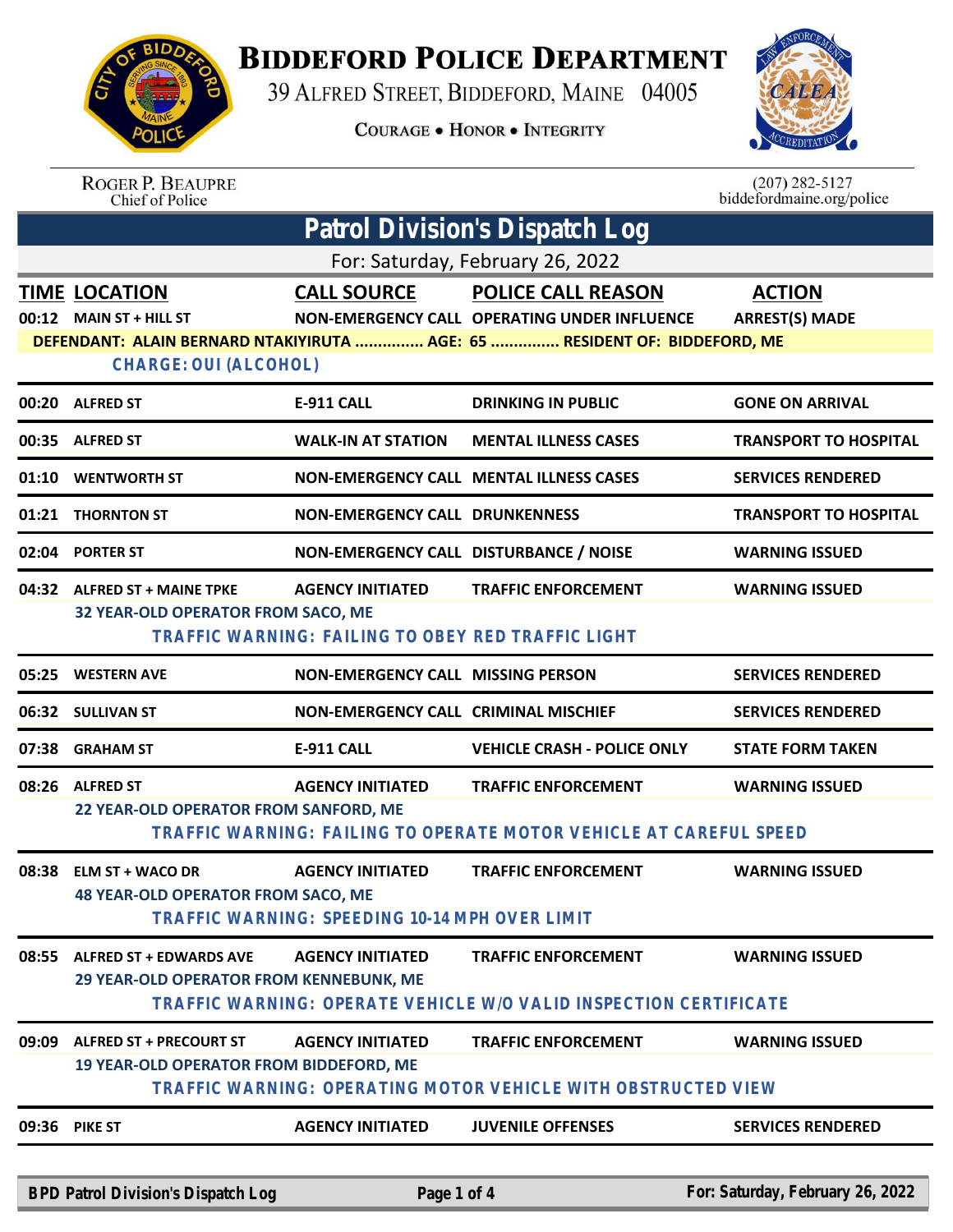| 09:38 | <b>TIME LOCATION</b><br><b>ALFRED ST</b>                                      | <b>CALL SOURCE</b><br><b>WALK-IN AT STATION</b>                                                                                        | <b>POLICE CALL REASON</b><br><b>MENTAL ILLNESS CASES</b>                                                                                                                       | <b>ACTION</b><br><b>SERVICES RENDERED</b> |
|-------|-------------------------------------------------------------------------------|----------------------------------------------------------------------------------------------------------------------------------------|--------------------------------------------------------------------------------------------------------------------------------------------------------------------------------|-------------------------------------------|
| 09:39 | <b>ALFRED ST</b><br>29 YEAR-OLD OPERATOR FROM SOUTH PORTLAND, ME              | <b>AGENCY INITIATED</b><br><b>TRAFFIC WARNING: FAILURE TO REGISTER VEHICLE</b><br>TRAFFIC WARNING: OPERATING A DEFECTIVE MOTOR VEHICLE | <b>TRAFFIC ENFORCEMENT</b><br>TRAFFIC CITATION: OPERATE VEHICLE W/O VALID INSPECTION CERTIFICATE<br><b>TRAFFIC WARNING: FAILING TO HAVE MOTOR VEHICLE LICENSE IN POSSESION</b> | <b>VSAC ISSUED</b>                        |
|       | 10:00 WILLOW RDG                                                              | <b>AGENCY INITIATED</b>                                                                                                                | <b>OUT FOR FOLLOW UP</b>                                                                                                                                                       | <b>NEGATIVE CONTACT</b>                   |
|       | 10:01 ELM ST                                                                  | <b>AGENCY INITIATED</b>                                                                                                                | <b>OUT FOR FOLLOW UP</b>                                                                                                                                                       | <b>SERVICES RENDERED</b>                  |
|       | 10:11 ELM ST<br>31 YEAR-OLD OPERATOR FROM KENNEBUNK, ME                       | <b>AGENCY INITIATED</b>                                                                                                                | <b>TRAFFIC ENFORCEMENT</b><br>TRAFFIC WARNING: OPERATE VEHICLE W/O VALID INSPECTION CERTIFICATE                                                                                | <b>WARNING ISSUED</b>                     |
|       | 10:13 FOSS ST                                                                 | <b>RADIO</b>                                                                                                                           | <b>OUT FOR FOLLOW UP</b>                                                                                                                                                       | <b>NEGATIVE CONTACT</b>                   |
| 10:18 | <b>ELM ST</b><br>44 YEAR-OLD OPERATOR FROM FOXBOROUGH, MA                     | <b>AGENCY INITIATED</b><br><b>TRAFFIC WARNING: SPEEDING 10-14 MPH OVER LIMIT</b>                                                       | <b>TRAFFIC ENFORCEMENT</b>                                                                                                                                                     | <b>WARNING ISSUED</b>                     |
| 10:25 | <b>ELM ST + PRECOURT ST</b><br><b>63 YEAR-OLD OPERATOR FROM BIDDEFORD, ME</b> | <b>AGENCY INITIATED</b><br><b>TRAFFIC WARNING: OPERATING A DEFECTIVE MOTOR VEHICLE</b>                                                 | <b>TRAFFIC ENFORCEMENT</b><br>TRAFFIC WARNING: FAILING TO HAVE MOTOR VEHICLE LICENSE IN POSSESION                                                                              | <b>VSAC ISSUED</b>                        |
|       | 10:27 HIGH ST                                                                 | <b>E-911 CALL</b>                                                                                                                      | <b>JUVENILE OFFENSES</b>                                                                                                                                                       | <b>SERVICES RENDERED</b>                  |
|       | 10:32 GEORGE ST                                                               | <b>E-911 CALL</b>                                                                                                                      | <b>DOMESTIC COMPLAINTS</b>                                                                                                                                                     | <b>REPORT TAKEN</b>                       |
|       | 10:49 PARKVIEW CT                                                             | <b>AGENCY INITIATED</b>                                                                                                                | <b>TRAFFIC ENFORCEMENT</b>                                                                                                                                                     | <b>SUMMONS ISSUED</b>                     |
|       |                                                                               | <b>CHARGE: OPERATING WHILE LICENSE SUSPENDED OR REVOKED-OUI</b>                                                                        | DEFENDANT: MICHAEL JAMES PRUE  AGE: 31  RESIDENT OF: BIDDEFORD, ME<br><b>TRAFFIC WARNING: IMPROPERLY OPERATING MOTOR VEHICLE IN LANES</b>                                      |                                           |
| 11:41 | <b>WESTERN AVE</b>                                                            | NON-EMERGENCY CALL CIVIL COMPLAINT                                                                                                     |                                                                                                                                                                                | <b>CIVIL COMPLAINT</b>                    |
| 11:59 | PORTLAND RD, ARUNDEL, ME<br><b>60 YEAR-OLD OPERATOR FROM PORTLAND, ME</b>     | <b>AGENCY INITIATED</b>                                                                                                                | <b>TRAFFIC ENFORCEMENT</b><br><b>TRAFFIC CITATION: FAILING TO OPERATE MOTOR VEHICLE AT CAREFUL SPEED</b><br>TRAFFIC WARNING: OPERATE VEHICLE W/O VALID INSPECTION CERTIFICATE  | <b>VSAC ISSUED</b>                        |
| 12:23 | <b>BERNARD AVE</b>                                                            | E-911 CALL                                                                                                                             | <b>JUVENILE OFFENSES</b>                                                                                                                                                       | <b>TRANSPORT TO HOSPITAL</b>              |
|       | 12:31 ALFRED ST<br>38 YEAR-OLD OPERATOR FROM BIDDEFORD, ME                    | <b>AGENCY INITIATED</b><br><b>TRAFFIC WARNING: OPERATING A DEFECTIVE MOTOR VEHICLE</b>                                                 | <b>TRAFFIC ENFORCEMENT</b><br>TRAFFIC CITATION: OPERATE VEHICLE W/O VALID INSPECTION CERTIFICATE                                                                               | <b>VSAC ISSUED</b>                        |
| 12:40 | <b>HEALTHCARE DR</b>                                                          | <b>NON-EMERGENCY CALL ALARM - POLICE</b>                                                                                               |                                                                                                                                                                                | <b>BUILDING CHECK/SECURE</b>              |
|       | <b>BPD Patrol Division's Dispatch Log</b>                                     | Page 2 of 4                                                                                                                            |                                                                                                                                                                                | For: Saturday, February 26, 2022          |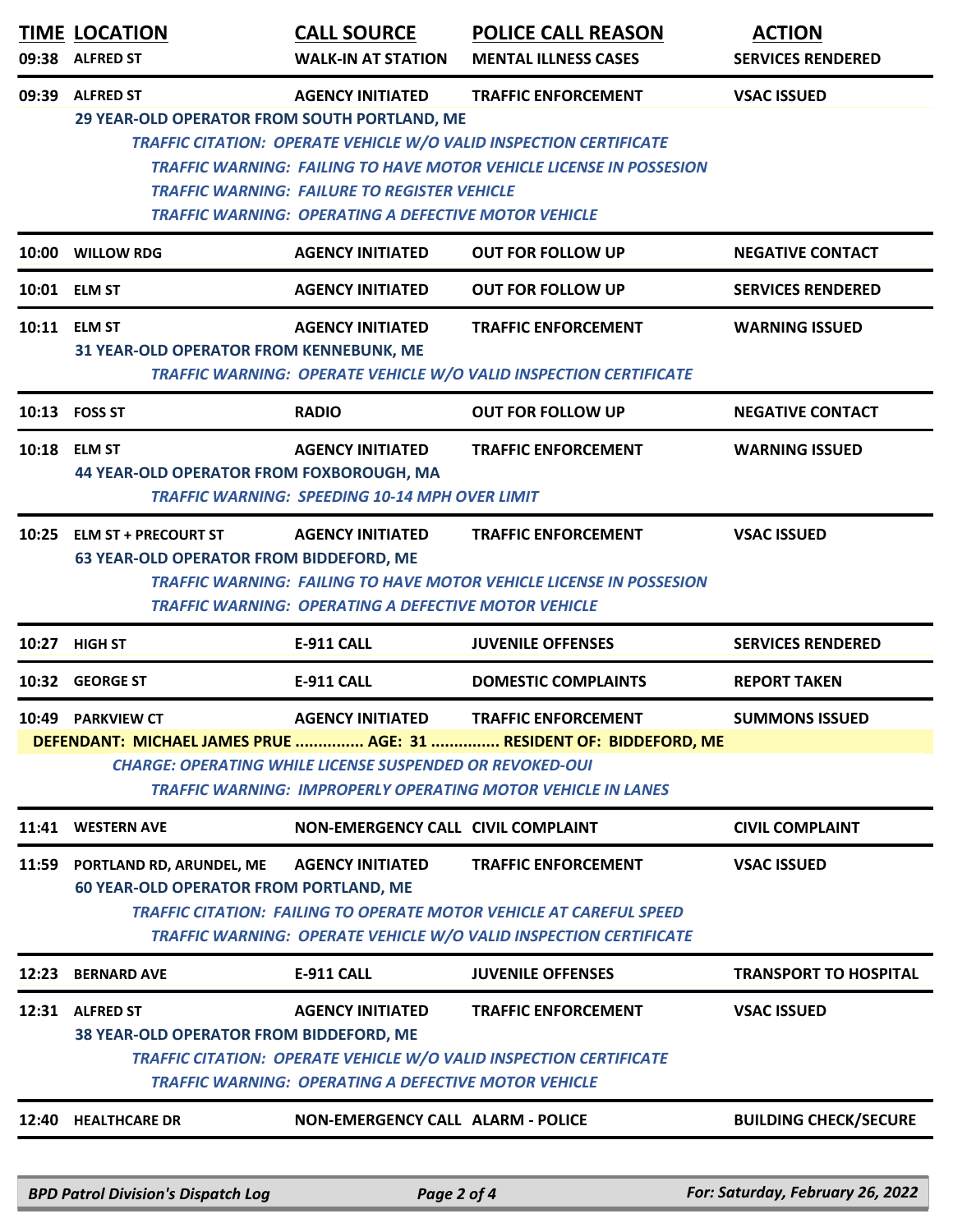| <b>TIME LOCATION</b><br>12:46 ALFRED ST                                                                                | <b>CALL SOURCE</b><br><b>NON-EMERGENCY CALL THEFT</b>                                            | <b>POLICE CALL REASON</b>                                      | <b>ACTION</b><br><b>REPORT TAKEN</b> |
|------------------------------------------------------------------------------------------------------------------------|--------------------------------------------------------------------------------------------------|----------------------------------------------------------------|--------------------------------------|
| 13:25 ALFRED ST                                                                                                        | NON-EMERGENCY CALL SHOPLIFTING                                                                   | DEFENDANT: THOMAS LEONARD  AGE: 43  RESIDENT OF: BIDDEFORD, ME | <b>SUMMONS ISSUED</b>                |
| <b>CHARGE: CRIMINAL TRESPASS</b><br><b>CHARGE: DRINKING IN PUBLIC</b><br><b>CHARGE: VIOLATING CONDITION OF RELEASE</b> | <b>CHARGE: THEFT BY UNAUTHORIZED TAKING OR TRANSFER</b>                                          |                                                                |                                      |
| 13:35 ALFRED ST                                                                                                        | <b>OTHER</b>                                                                                     | LIQUOR LAW COMPLIANCE CHECK REPORT TAKEN                       |                                      |
| 14:13 ALFRED ST<br><b>CHARGE: CRIMINAL TRESPASS</b><br><b>CHARGE: VIOLATING CONDITION OF RELEASE</b>                   | <b>NON-EMERGENCY CALL SHOPLIFTING</b><br><b>CHARGE: THEFT BY UNAUTHORIZED TAKING OR TRANSFER</b> | DEFENDANT: THOMAS LEONARD  AGE: 43  RESIDENT OF: BIDDEFORD, ME | <b>SUMMONS ISSUED</b>                |
| 14:37 FRANKLIN ST                                                                                                      | <b>E-911 CALL</b>                                                                                | <b>DISTURBANCE / NOISE</b>                                     | <b>REPORT TAKEN</b>                  |
| 14:38 BACON ST                                                                                                         | <b>NON-EMERGENCY CALL CHECK WELFARE</b>                                                          |                                                                | <b>NEGATIVE CONTACT</b>              |
| 15:00 ELM ST                                                                                                           | <b>NON-EMERGENCY CALL CHECK WELFARE</b>                                                          |                                                                | <b>CIVIL COMPLAINT</b>               |
| 15:07 WENTWORTH ST                                                                                                     | NON-EMERGENCY CALL HARASSMENT                                                                    |                                                                | <b>SERVICES RENDERED</b>             |
| 15:27 WENTWORTH ST                                                                                                     | <b>E-911 CALL</b>                                                                                | <b>ANIMAL COMPLAINT</b>                                        | <b>SERVICES RENDERED</b>             |
| 15:44 SOUTH ST + ELM ST                                                                                                | <b>E-911 CALL</b>                                                                                | <b>ARTICLES LOST/FOUND</b>                                     | <b>REPORT TAKEN</b>                  |
| 16:34 BRADBURY ST                                                                                                      | <b>NON-EMERGENCY CALL JUVENILE OFFENSES</b>                                                      |                                                                | <b>SERVICES RENDERED</b>             |
| 17:02 POOL ST<br>40 YEAR-OLD OPERATOR FROM BIDDEFORD, ME                                                               | <b>AGENCY INITIATED</b><br><b>TRAFFIC WARNING: SPEEDING 10-14 MPH OVER LIMIT</b>                 | <b>TRAFFIC ENFORCEMENT</b>                                     | <b>WARNING ISSUED</b>                |
| 17:07 HIGH ST                                                                                                          | <b>NON-EMERGENCY CALL THEFT</b>                                                                  |                                                                | <b>REPORT TAKEN</b>                  |
| 17:14 BOULDER WAY                                                                                                      | <b>NON-EMERGENCY CALL SHOPLIFTING</b>                                                            |                                                                | <b>REPORT TAKEN</b>                  |
| 17:23 ELM ST                                                                                                           | <b>NON-EMERGENCY CALL THEFT</b>                                                                  |                                                                | <b>REPORT TAKEN</b>                  |
| 17:56 HIGH ST                                                                                                          | NON-EMERGENCY CALL PARKING COMPLAINT                                                             |                                                                | <b>PARKING TICKET ISSUED</b>         |
| 18:07 PINE ST                                                                                                          | <b>AGENCY INITIATED</b>                                                                          | <b>OUT FOR FOLLOW UP</b>                                       | <b>SERVICES RENDERED</b>             |
| 19:07 HILLSIDE AVE                                                                                                     | <b>E-911 CALL</b>                                                                                | <b>CHECK WELFARE</b>                                           | <b>SERVICES RENDERED</b>             |
| <b>19:11 MAIN ST</b>                                                                                                   | <b>AGENCY INITIATED</b>                                                                          | <b>OUT FOR FOLLOW UP</b>                                       | <b>PAPERWORK NOT SERVED</b>          |
| 19:14 ALFRED ST                                                                                                        | NON-EMERGENCY CALL SHOPLIFTING                                                                   |                                                                | <b>REPORT TAKEN</b>                  |
| 19:41 CRANBERRY LN, SACO, ME                                                                                           | <b>AGENCY INITIATED</b>                                                                          | <b>OUT FOR FOLLOW UP</b>                                       | <b>SERVICES RENDERED</b>             |
| 20:00 ALFRED ST                                                                                                        | <b>AGENCY INITIATED</b>                                                                          | <b>OUT FOR FOLLOW UP</b>                                       | <b>SERVICES RENDERED</b>             |